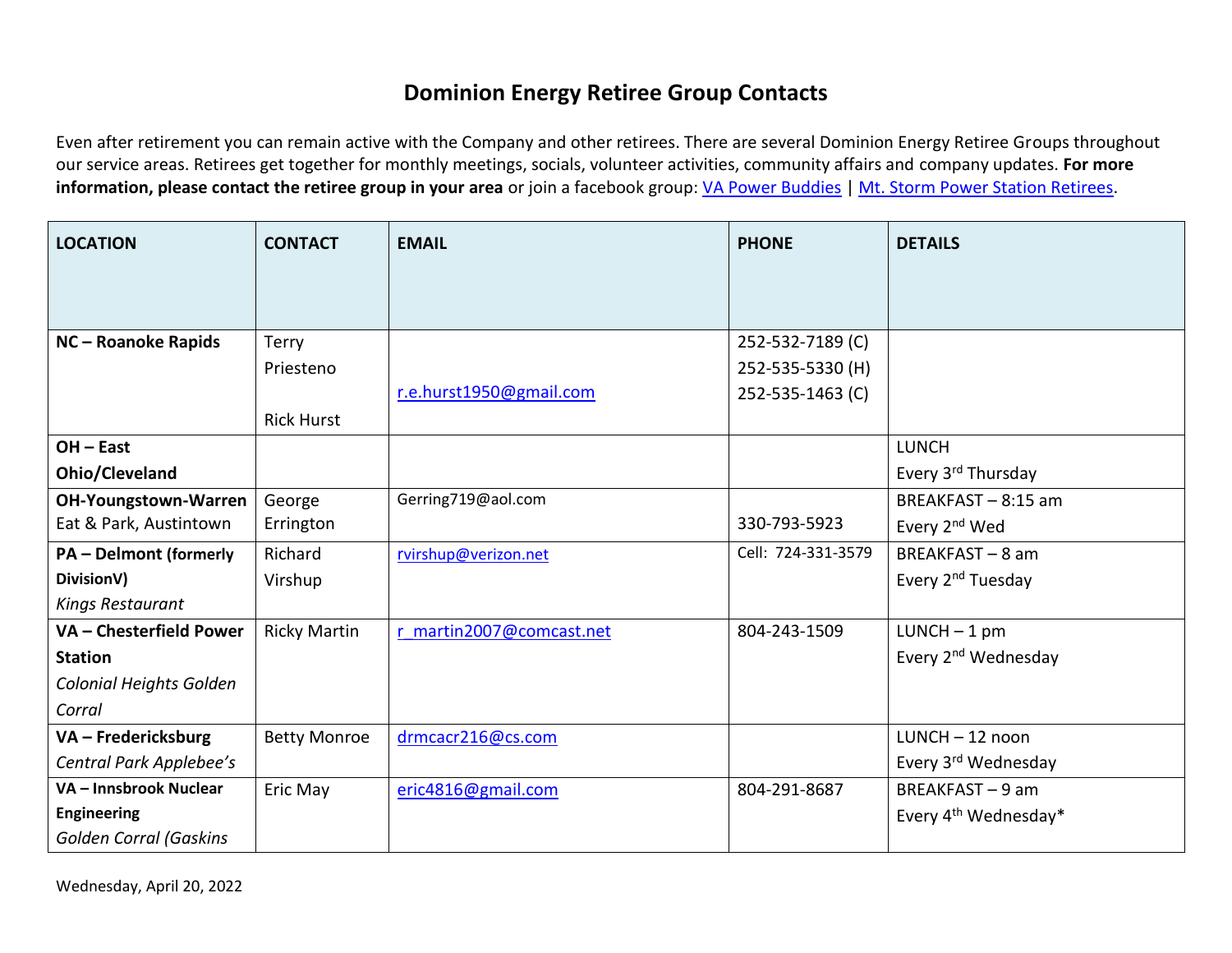| at W.Broad)            |                        |                           |                  |                                              |
|------------------------|------------------------|---------------------------|------------------|----------------------------------------------|
|                        |                        |                           |                  |                                              |
| VA - Middle Peninsula  | <b>Roger Martin</b>    | roger martin@cox.net      | 804-693-4915     | LUNCH-12:30 pm                               |
| Olivia's Restaurant    |                        |                           |                  | Quarterly, 2 <sup>nd</sup> Wednesday, March, |
|                        |                        |                           |                  | June, September, December                    |
| VA - Norfolk           | Liz                    | cbartholomew2@verizon.net | 757-335-2930 (C) |                                              |
|                        | Bartholomew            |                           | 757-481-2930 (H) |                                              |
| VA - North Anna -      | <b>Bill McLaughlin</b> | Bmcl1954@gmail.com        |                  | $LUNCH - 12$ noon                            |
| Louisa                 |                        |                           |                  | Every 2 <sup>nd</sup> Wednesday              |
| Roma's Restaurant      |                        |                           |                  |                                              |
| VA - North Anna -      | Fred Dyke              | 1954wc22plt@comcast.net   |                  | BREAKFAST-8:30 am                            |
| Orange                 |                        |                           |                  | Every 3rd Thursday                           |
| <b>Country Cooking</b> |                        |                           |                  |                                              |
| VA - Northern Neck     | Floyd Darden           | fbjdarden@verizon.net     | 804-436-3255     | <b>BREAKFAST</b>                             |
|                        |                        |                           |                  | Every other 1 <sup>st</sup> Wed.             |
|                        |                        |                           |                  | (Oct, Dec, Feb, April ,June)                 |
| VA - Northern VA       | <b>Rachel Sanders</b>  | rdscls71@comcast.net      | 703-817-0910     |                                              |
|                        | Angie Clark            | jacknangie@verizon.net    | (703) 590-7226   |                                              |
| VA - Petersburg        | <b>Frances Daniel</b>  |                           | 804-704-0513     |                                              |
| VA - Richmond          | Jim Mallon             | demrra19@gmail.com        | 804-921-4538     |                                              |
|                        |                        |                           |                  |                                              |
| VA - Shenandoah Valley | <b>Emmett Toms</b>     | etoms.tlcc@gmail.com      | 540-256-6182     | $LUNCH - 12$ noon                            |
|                        |                        |                           |                  | Every other 1 <sup>st</sup> Tuesday          |
|                        |                        |                           |                  | (Feb, April ,June, Aug, Oct, Dec)            |
| VA - South Boston      | Doc Clark              | docclark011@gmail.com     | 434-222-7045     | <b>LUNCH</b>                                 |
|                        |                        |                           |                  | Every 1st Wednesday                          |
| VA - Surry Nuclear     | John Moscoe            | harleynuke@gmail.com      |                  | BREAKFAST-9 am                               |
| <b>Power Station</b>   |                        |                           |                  | Every 2 <sup>nd</sup> Tuesday                |
| Cockeyed Rooster Cafe  |                        |                           |                  |                                              |
|                        |                        |                           |                  |                                              |